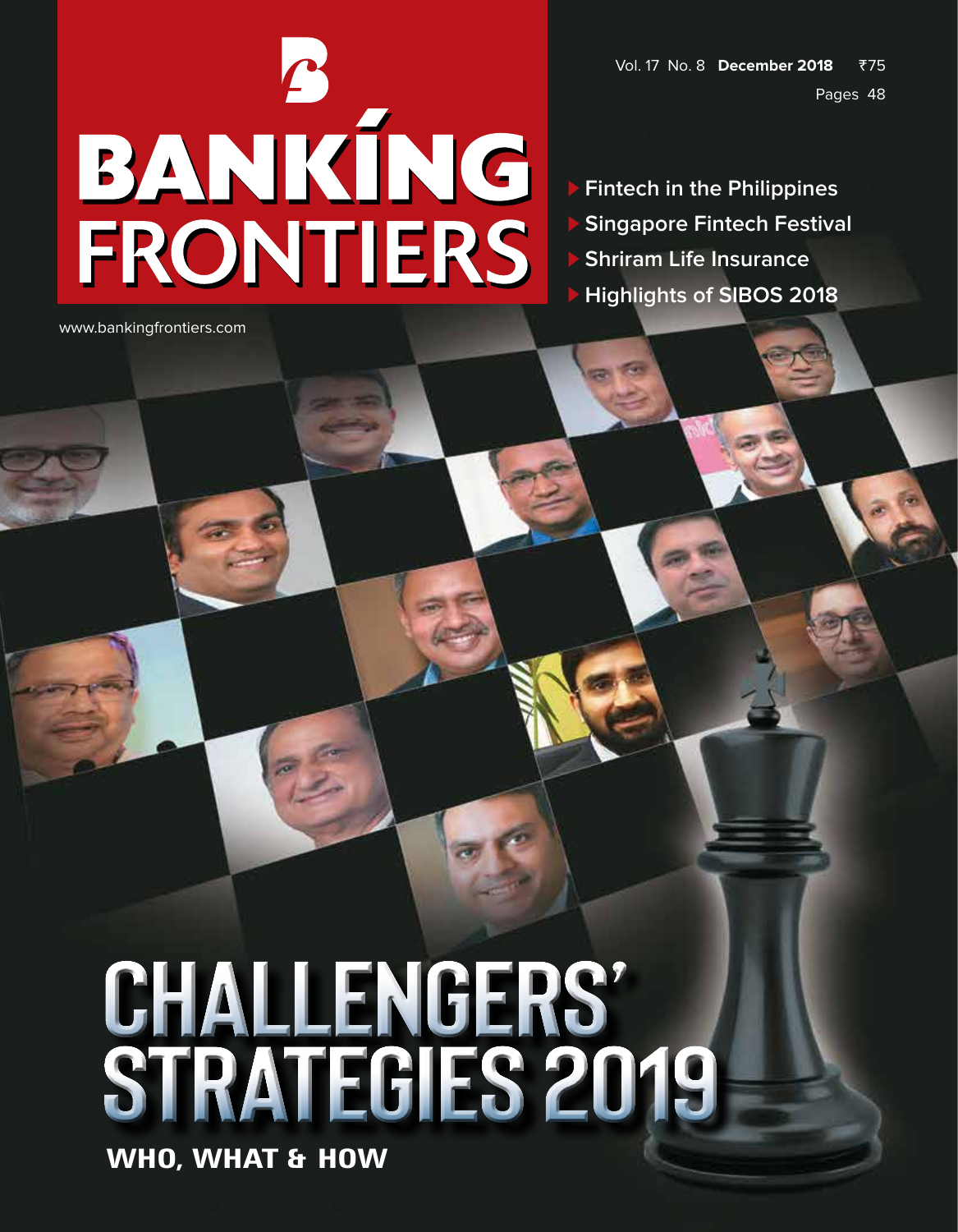

### **challengerS' strategies 2019 WHO, WHAT & HOW**

CEOs of the 15 new BFSI organizations (Challengers) opened their hearts and minds for our cover story on the road ahead:

In the last few years, the r<br>
has mushroomed. With<br>
and several new digit<br>
Banking Frontiers interpolarized as well as NBFCs.<br>
companies as well as NBFCs. n the last few years, the number of BFSI organizations in India has mushroomed. With RBI giving out new banking licenses and several new digital-DNA driven NBFCs emerging, Banking Frontiers interviewed CEOs of 15 organizations comprising payments banks, small finance banks, insurance

This study probed 4 key aspects that are deeply relevant in today's scenario - opportunities, challenges, competition and transformation. Since technology has become the pillar of all activities, it was an area of special focus. We approach 40 new BFSI organizations and are thankful to the 15 that responded.

#### **DIGITIZATION – Different Strokes**

Digitization has become an important element of the BFSI industry. Many things today are done through digital channels and all the traditional banks are using digital internet banking and mobile banking. The challengers are creating complete paperless models. Digitization is also rising in rural areas thanks to smart phone penetration.

India is a cash dominated economy. Due to digitization, there is a shift from cash to non-cash and it will continue in 2019. In 2019, most of the lending banks in India will be digitized in the way they source and service their customers for many of the products and payments solutions. Rajeev Yadav, MD & CEO at Fincare Small Finance Bank shares the details of digitization strategy adopted by his bank: "Fincare Bank has focused on digital banking from the first day of its launch. Opening of accounts in 15 minutes and paperless lending are popular among our micro-finance customers as well as liabilities customers."

ART Housing Finance is working towards making the home loan a fully digital product riding on technology. The company is creating digitization of documents, processes and decision making, combined with the use of smart technology and innovative credit methodology to cover the new-to-credit segment. It aims to provide customers with a seamless and hassle-free experience.

Its MD & CEO Arvind Hali said: "With a clear focus on

digitization, use of traditional and non-traditional credit scoring analytics, rapid distribution expansion and prompt service, ART Housing Finance is all set to create significant impact in the housing finance market in 2019."

Digital lending company Flexiloans.com believes in providing MSME loans in 48 hours. Co-Founder Manish Lunia shares: "We will continue to expand our offerings in terms of products, geographical reach, so customer feel easy in applying the business loans at a click of a button."

Digit Insurance provides smartphone-enabled self-inspection service to its customers. As nowadays everyone is comfortable using a smartphone and with the help of the simple camera feature, the inspection time can be brought down from a week to 11 minutes. CEO Vijay Kumar commented on modernization of products due to digitization: "We focus on modularization, rehauling of processes and digitalization in making of our products. For example, in our Travel Delay product, 100% of the claims are automated because we can track the delay of a customer's flight, automatically, without any need for the customer to file a claim."

#### **AI, ML & BLOCKCHAIN**

In the last few years, the BFSI sector has witness a technology revolution unlike ever earlier. Artificial intelligence, machine

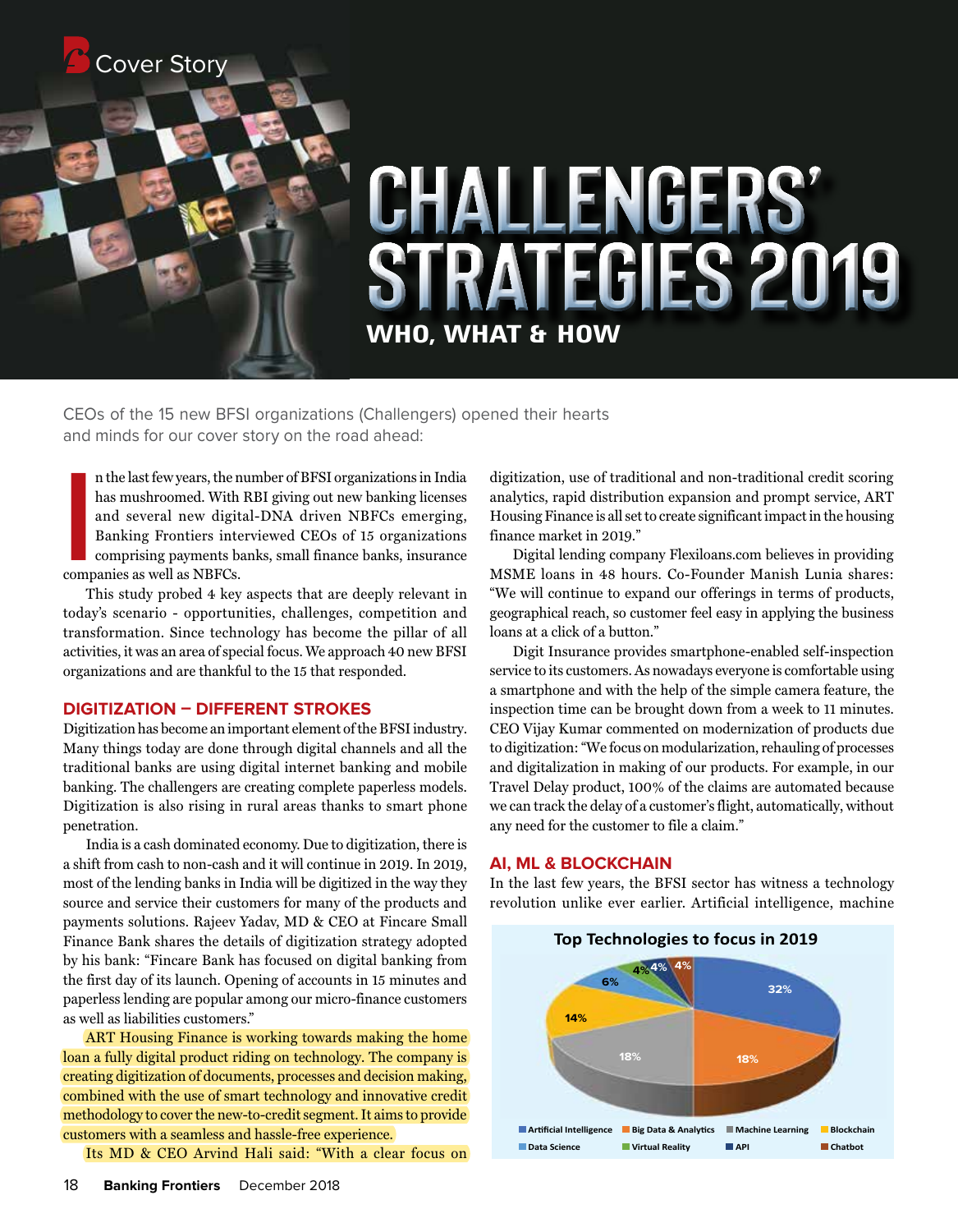learning, blockchain, analytics, RPA, API, data science, etc, are racing into the ecosystem.

Cigna TTK Health insurance uses AI and analytics for understanding the customers' needs and to customize its products. Coverfox will use machine learning in 2019 to help customers conversion and cost cutting. The insuretech sees a big opportunity for blockchain in the coming years but has a concern that it needs to be adopted across the insurance industry for it to work. The company also started using a chatbot that helps customers in choosing the right policy suiting his needs.

Toffee insurance sees a big opportunity for AI and data science. CEO Rohan Kumar says: "We will see AI and data science play a bigger role in insurance. It will help in underwriting and pricing products for customers, analyzing the capacity of claims and process thereby making solutions more efficient. Fraud mitigation will leverage both these technologies where smart algorithms will dictate payouts based on past and predicted consumer behavior."

He further adds: "Another development to watch is the emergence of blockchain technology and how various industries across sectors are adopting it. The same has been slowly penetrating the insurance sector, removing third-party intervention, eliminating paperwork and bureaucracy."

Utkarsh Small Finance Bank sees a big scope in RPA. Fincare Small Finance Bank uses AI for banking solutions. Rajeev Yadav commented on blockchain: "Blockchain is very crucial technology - many banks are now doing projects on it, but it is will take s years for the any significant application of based on the technology in India."

Both Rubique and Flexiloans see good opportunities in the technologies like artificial intelligence and machine learning. Manav Jeet speaks on importance of data science in understanding behaviour of the customers: "Data science plays a very crucial role. Blend of conventual and alternate data like shopping pattern and travelling data helps in understanding behavior pattern of the customers. This technology helps in bringing predictability in our business."

Flexiloans is planning to create sharper data science models and invest into research to double the number of proprietary models. "We have a DELTA research lab in our company which focusses on new technology, to improve the speed and accuracy of customer onboarding, customer file processing and customer servicing and projects. We will work on multiple virtual reality and AI technologies that help in customer documentation in a very fast manner," says Manish Lunia.

CASHe's proprietary credit evaluation framework, the Social Loan Quotient (SLQ), uses a combination of big data analytics and proprietary artificial intelligence-based algorithms to evaluate tradition inputs and the user's digital footprint to measure their credit worthiness. The SLQ determines both the loan amount and the interest rate to be charged, says CEO Ketan Patel.

Amit Saxena, MD & CEO, Unimoni says: "Our emphasis and investment on building data analytics while advancing customer assessment tools provide our customers an easy access to our multiproduct and multi-service platforms."



Arvind Hali explains the use of latest technologies in the operations of ART Housing Finance: "Technology is critical for our growth and our vision is to be the new age housing finance company using technology to deliver a great customer experience. There is a tremendous scope for the technologies like AI, ML and blockchain. Machine learning has come to play an integral role in many phases of the financial ecosystem, from approving loans to managing assets, to assessing risks. While previous financial fraud detection systems depended heavily on complex and robust sets of rules, modern fraud detection goes beyond following a checklist of risk factors – it actively learns and calibrates to new potential (or real) security threats."

#### **NEW PRODUCTS & SERVICES**

BFSI challengers see opportunities in introducing new products and services for their customers in 2019. They foresee rise in demand for products like business loans, personal loans, secured loans, loans against property, loans against gold, 2-wheeler loans, affordable housing loans, MSME EMI card, wealth management and insurance.

Fincare Small Finance Bank has 85% of microfinance loan products in its portfolio. The bank will focus on alternate assets such as loans against property, loans against gold, 2-wheeler loans and affordable housing finance in 2019. Ujjivan Small Finance Bank will be introducing personal loans and will be active in vehicle finance in 2019.

R. Baskar Babu dwelt on the focus products for Suryoday in 2019: "At a strategic level, our focus is on scaling up the small shopkeeper loan segment, and on the current business operations. MSME business loans and secured loans continue to be amongst the fastest growing portfolio for us."

The start-up fintech company CASHe is targeting young salaried millennials, and planning to double its business by 2019. It will be introducing other products like EMI card, wealth management and insurance products for its customers in 2019.

The other fintech company FlexiLoans.com has special focus